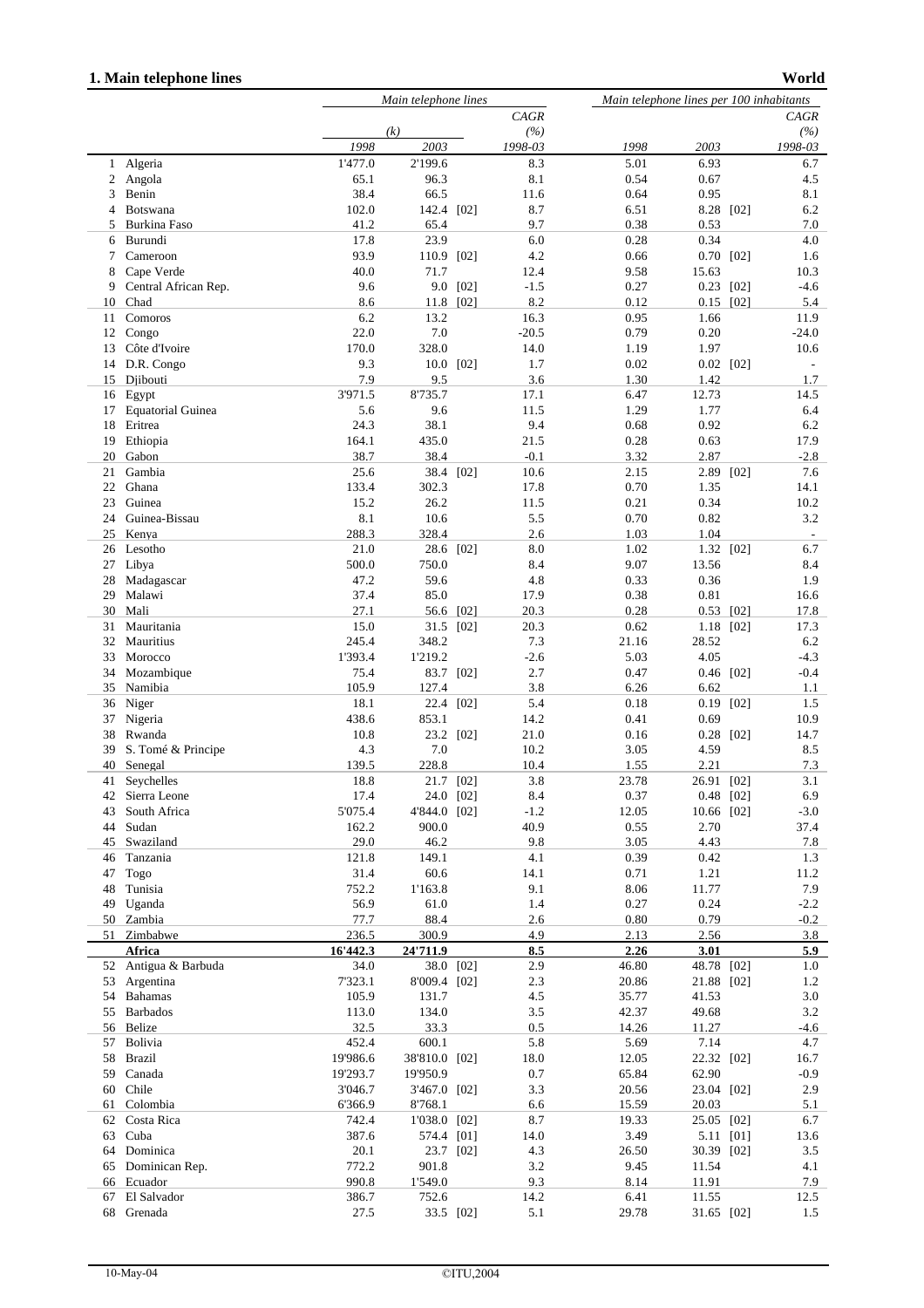|            |                       |                   | Main telephone lines     |      |              |                | Main telephone lines per 100 inhabitants |                          |  |  |
|------------|-----------------------|-------------------|--------------------------|------|--------------|----------------|------------------------------------------|--------------------------|--|--|
|            |                       |                   | <b>CAGR</b>              |      |              | CAGR           |                                          |                          |  |  |
|            |                       |                   | (k)                      |      | (%)          |                |                                          | (%)                      |  |  |
|            |                       | 1998              | 2003                     |      | 1998-03      | 1998           | 2003                                     | 1998-03                  |  |  |
| 69         | Guatemala             | 517.0             | 846.0 [02]               |      | 13.1         | 4.79           | 7.05 [02]                                | 10.2                     |  |  |
| 70         | Guyana                | 59.9              | 80.4 [02]                |      | 7.6          | 7.05           | 9.15<br>[02]                             | 6.7                      |  |  |
| 71         | Haiti                 | 65.0              | 130.0 [02]               |      | 18.9         | 0.83           | [02]<br>1.57                             | 17.1                     |  |  |
| 72         | Honduras              | 249.5             | 322.5 [02]               |      | 6.6          | 3.99           | 4.81 [02]                                | 4.8                      |  |  |
| 73         | Jamaica               | 462.8             | 444.4 [02]               |      | $-1.0$       | 18.26          | 16.92 [02]                               | -1.9                     |  |  |
| 74<br>75   | Mexico<br>Nicaragua   | 9'926.9<br>141.2  | 14'941.6 [02]            |      | 10.8<br>5.0  | 10.36<br>3.01  | 14.67 [02]                               | 9.1<br>1.5               |  |  |
| 76         | Panama                | 418.8             | 171.6 [02]<br>386.9 [02] |      | $-2.0$       | 15.13          | 3.20<br>[02]<br>12.87<br>[02]            | -4.0                     |  |  |
| 77         | Paraguay              | 260.7             | 273.2                    |      | 0.9          | 4.99           | 4.61                                     | $-1.6$                   |  |  |
| 78         | Peru                  | 1'555.1           | 1'839.2                  |      | 3.4          | 6.27           | 6.71                                     | 1.4                      |  |  |
| 79         | St. Kitts and Nevis   | 18.4              | 23.5                     | [02] | 6.4          | 41.65          | 50.00<br>[02]                            | 4.7                      |  |  |
| 80         | St. Lucia             | 40.4              | 51.1                     | [02] | 6.1          | 26.92          | 31.95<br>[02]                            | 4.4                      |  |  |
| 81         | St. Vincent           | 21.0              | 27.3 [02]                |      | 6.7          | 18.79          | 23.35 [02]                               | 5.6                      |  |  |
| 82         | Suriname              | 67.3              | 79.8                     |      | 3.5          | 15.80          | 15.17                                    | $-0.8$                   |  |  |
| 83         | Trinidad & Tobago     | 264.1             | 325.1 [02]               |      | 5.3          | 20.58          | 24.98 [02]                               | 5.0                      |  |  |
| 84         | <b>United States</b>  | 179'822.1         | 181'599.9                |      | 0.2          | 65.50          | 62.13                                    | -1.1                     |  |  |
| 85         | Uruguay               | 823.5             | 946.5 [02]               |      | 3.5          | 25.04          | 27.96 [02]                               | 2.8                      |  |  |
|            | 86 Venezuela          | 2'592.3           | 2'841.8 [02]             |      | 2.3          | 11.15          | [02]<br>11.27                            | 0.3                      |  |  |
|            | <b>Americas</b>       | 257'388.1         | 290'146.6                |      | 2.4          | 32.14          | 34.12                                    | 1.2                      |  |  |
| 87<br>88   | Armenia               | 556.6<br>680.2    | 562.6                    |      | 0.2<br>8.0   | 14.66<br>8.87  | 14.80                                    | 0.2<br>6.4               |  |  |
| 89         | Azerbaijan<br>Bahrain | 157.6             | 923.8 [02]<br>185.8      |      | 3.3          | 26.09          | 11.35 [02]<br>26.76                      | 0.5                      |  |  |
| 90         | Bangladesh            | 412.6             | 740.0                    |      | 12.4         | 0.33           | 0.55                                     | 10.7                     |  |  |
| 91         | Bhutan                | 10.4              | 25.2                     |      | 19.3         | 1.64           | 3.56                                     | 16.8                     |  |  |
| 92         | Brunei Darussalam     | 77.7              | 90.0                     | [02] | 3.7          | 24.68          | 25.57<br>[02]                            | 0.9                      |  |  |
| 93         | Cambodia              | 24.3              | 35.4 [02]                |      | 9.9          | 0.21           | $0.26$ [02]                              | 4.9                      |  |  |
| 94         | China                 | 87'420.9          | 263'000.0                |      | 24.6         | 6.96           | 20.92                                    | 24.6                     |  |  |
| 95         | Georgia               | 628.8             | 650.5                    |      | 0.7          | 12.16          | 13.30                                    | 1.8                      |  |  |
| 96         | Hong Kong, China      | 3'729.2           | 3'801.3                  |      | 0.4          | 56.98          | 55.51                                    | $-0.5$                   |  |  |
| 97         | India                 | 21'593.7          | 48'917.0                 |      | 17.8         | 2.20           | 4.63                                     | 16.1                     |  |  |
| 98         | Indonesia             | 5'571.6           | 7'750.0 [02]             |      | 8.6          | 2.73           | 3.65<br>[02]                             | 7.6                      |  |  |
| 99         | Iran $(I.R.)$         | 7'355.0           | 14'571.1                 |      | 14.7         | 11.89          | 22.03                                    | 13.1                     |  |  |
| 100        | Israel                | 2'807.0           | 3'006.0 [02]             |      | 1.7          | 46.91          | 45.30<br>[02]                            | $-0.9$                   |  |  |
| 101<br>102 | Japan<br>Jordan       | 67'488.0<br>510.9 | 71'149.0 [02]<br>622.6   |      | 1.3<br>4.0   | 53.40<br>10.74 | 55.83 [02]<br>11.36                      | 1.1<br>1.1               |  |  |
| 103        | Kazakhstan            | 1'775.4           | 2'081.9 [02]             |      | 4.1          | 10.86          | 13.04<br>[02]                            | 4.7                      |  |  |
| 104        | Korea (Rep.)          | 20'088.5          | 22'877.0                 |      | 2.6          | 44.24          | 47.24                                    | 1.3                      |  |  |
| 105        | Kuwait                | 427.3             | 486.9                    |      | 2.6          | 21.08          | 19.82                                    | $-1.2$                   |  |  |
| 106        | Kyrgyzstan            | 368.4             | 394.8                    | [02] | 1.7          | 7.84           | [02]<br>7.75                             | $-0.3$                   |  |  |
| 107        | Lao P.D.R.            | 28.5              | 61.9                     | [02] | 21.4         | 0.57           | 1.12<br>[02]                             | 18.3                     |  |  |
| 108        | Lebanon               | 566.0             | 678.8                    | [02] | 4.6          | 17.74          | 19.88 [02]                               | 2.9                      |  |  |
| 109        | Macao, China          | 173.9             | 174.6                    |      | 0.1          | 40.39          | 39.10                                    | $-0.6$                   |  |  |
| 110        | Malaysia              | 4'384.1           | 4'571.6                  |      | 0.8          | 20.16          | 18.16                                    | $-2.1$                   |  |  |
| 111        | Maldives              | 20.0              | 28.7 [02]                |      | 9.4          | 7.72           | 10.20 [02]                               | 7.2                      |  |  |
| 112        | Mongolia              | 103.4             | 128.0 [02]               |      | 5.5          | 4.47           | 5.27<br>$[02]$                           | 4.2                      |  |  |
| 113        | Myanmar               | 229.3             | 357.3                    |      | 9.3          | 0.52           | 0.72                                     | 6.9                      |  |  |
| 114<br>115 | Nepal<br>Oman         | 208.4<br>220.0    | 371.8                    |      | 12.3<br>1.5  | 0.98<br>9.62   | 1.57                                     | 10.0                     |  |  |
|            | 116 Pakistan          | 2'756.1           | 233.9 [02]<br>3'982.8    |      | 7.6          | 2.08           | 9.22<br>[02]<br>2.66                     | $-1.1$<br>5.0            |  |  |
| 117        | Palestine             | 167.3             | 315.8                    |      | 13.6         | 5.77           | 8.73                                     | 8.6                      |  |  |
| 118        | Philippines           | 2'491.6           | 3'310.9 [02]             |      | 7.4          | 3.42           | 4.17<br>[02]                             | 5.1                      |  |  |
| 119        | Qatar                 | 150.5             | 184.5                    |      | 4.2          | 27.87          | 28.91                                    | 0.7                      |  |  |
| 120        | Saudi Arabia          | 2'167.0           | 3'502.6                  |      | 10.1         | 10.95          | 15.54                                    | 7.3                      |  |  |
| 121        | Singapore             | 1'777.9           | 1'927.2 [02]             |      | 2.0          | 45.33          | 46.29<br>[02]                            | $0.5\,$                  |  |  |
| 122        | Sri Lanka             | 523.5             | 881.4 [02]               |      | 13.9         | 2.92           | 4.65<br>[02]                             | 12.4                     |  |  |
| 123        | Syria                 | 1'477.0           | 2'099.3 [02]             |      | 9.2          | 9.47           | 12.32 [02]                               | 6.8                      |  |  |
| 124        | Taiwan, China         | 11'500.4          | 13'355.0                 |      | 3.0          | 52.44          | 59.00                                    | 2.4                      |  |  |
| 125        | Tajikistan            | 221.3             | 242.1                    |      | 1.8          | 3.68           | 3.70                                     | 0.1                      |  |  |
| 126        | Thailand              | 5'037.5           | 6'600.0                  |      | 5.6          | 8.49           | 10.55                                    | 4.5                      |  |  |
| 127        | Turkmenistan          | 354.0             | 374.0 [02]               |      | 1.4          | 8.22           | 7.71<br>$[02]$                           | $-1.6$                   |  |  |
| 128        | United Arab Emirates  | 915.2             | 1'135.8                  |      | 4.4          | 32.29          | 28.11                                    | $-2.7$                   |  |  |
| 129        | Uzbekistan            | 1'536.7           | 1'717.1                  |      | 2.2          | 6.42<br>2.25   | 6.70<br>5.41                             | 0.9                      |  |  |
| 130        | Viet Nam<br>131 Yemen | 1'743.6<br>249.5  | 4'402.0<br>542.2 [02]    |      | 20.3<br>21.4 | 1.48           | 2.78 [02]                                | 19.2<br>17.1             |  |  |
|            | Asia                  | 260'687.0         | 493'050.3                |      | 13.6         | 7.55           | 13.64                                    | 12.6                     |  |  |
|            | 132 Albania           | 115.7             | 255.0                    |      | 17.1         | 3.72           | 8.30                                     | 17.4                     |  |  |
| 133        | Austria               | 3'996.6           | 3'881.0                  |      | $-0.6$       | 50.10          | 48.07                                    | $-0.8$                   |  |  |
| 134        | <b>Belarus</b>        | 2'489.9           | 3'071.3                  |      | 4.3          | 24.79          | 31.11                                    | 4.6                      |  |  |
|            | 135 Belgium           | 5'056.4           | 5'120.4 [02]             |      | 0.3          | 49.51          | 49.44 [02]                               | $\overline{\phantom{a}}$ |  |  |